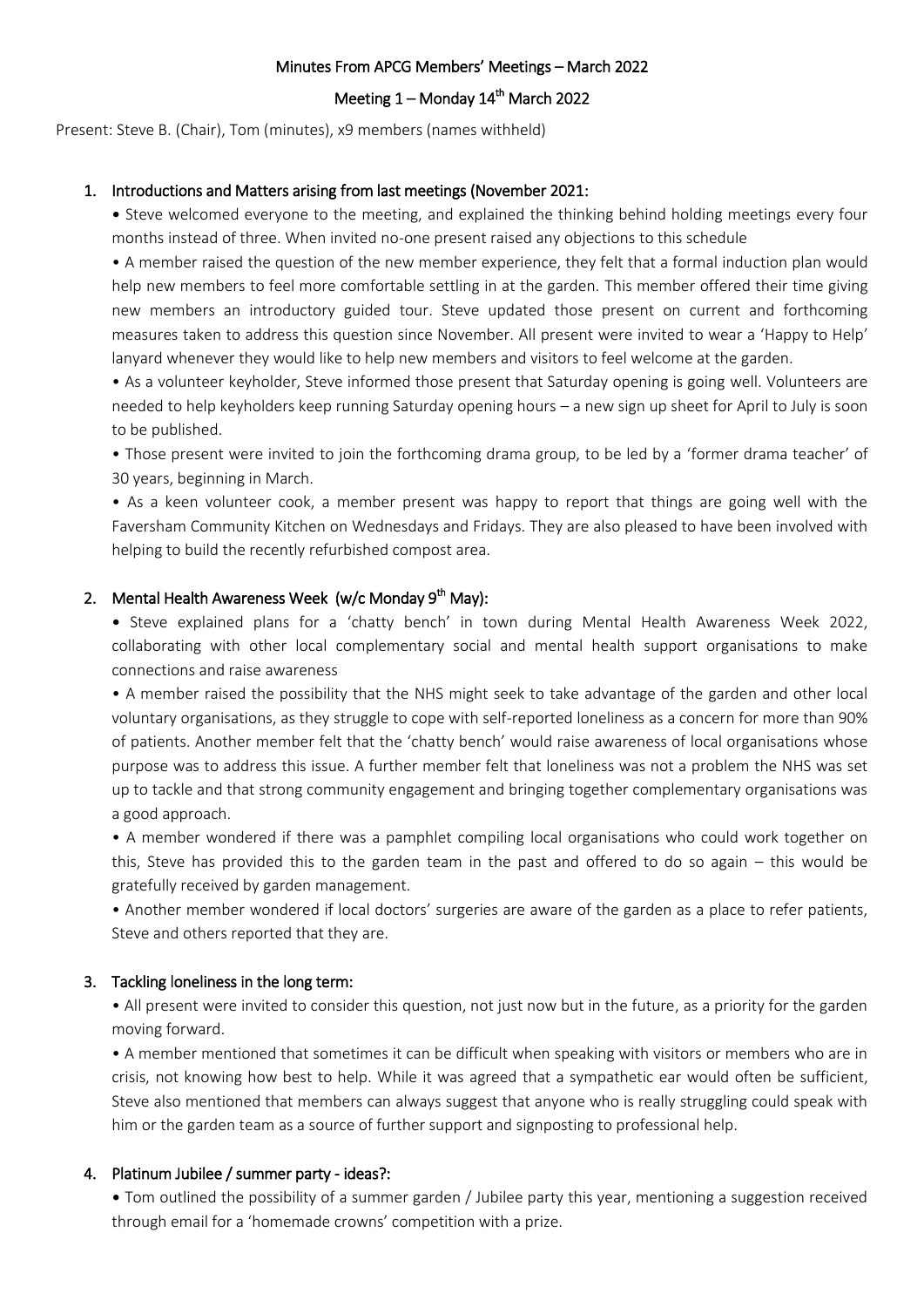• Comments were made, leading to a discussion of whether, on average, members would like to formally celebrate the Jubilee in this manner, or simply have a 'non-demonitational' summer garden party. A straw poll of those present showed eight to two in favour of a summer party rather than a Jubilee party, with one abstention.

• There was general agreement that holding 'Christmas in Summer' again this year would be nice.

# 5. Some reminders and updates - OT placement, Qi Gong Tai Chi, Drama Group, FCS talking therapies, etc!:

• Steve informed all present of the upcoming OT placement in April. Tom explained some of the ways we hope to make to make this year more rewarding for students and garden members. Steve wondered if there was a firm date for this to begin – not yet but the team will meet with a member of CCCU next week to finalise plans.

• A member suggested OT students could wear 'Happy to Help' lanyards to help identify them to members.

• Tom informed all present of the new connection made with Faversham Counselling Service. Leaflets are available in the cabin for members to take for themselves or pass on to others. Their bespoke talking therapy service and the ability to self-refer without seeing a GP were mentioned.

• A reminder to those present of the 'Quick Questionnaires' currently being filled in on paper at the garden, and online as of 14/3/22, led to an interesting discussion:

◦ A member raised concerns that responses to questionnaires including members' names could be compromised or used irresponsibly.

◦ There was discussion of ways to enable members who would like to participate, but would prefer to remain anonymous. It was suggested that members could use a pseudonym, or assign themselves a number. This way comparative data can still be recorded, without individuals disclosing their identity.

◦ A different member felt that the questions being asked were not very personal or compromising. There was discussion, and it was felt that some would agree with this member, while others would want to feel that this information is being handled responsibly.

◦ Tom clarified that the garden's policy is that filled-in forms be handed to a member of staff, or volunteer on duty in the cabin, at the members' discretion. Physical copies are stored safely before being entered into an electronic form and then destroyed. Electronic data is stored in password protected files, these are kept securely in online cloud storage, with access restricted to garden management and a single trustee with oversight responsibility for monitoring evaluation and learning activities at the garden. Also that any external uses made of collected data will be de-personalised, with either nameless fields of data, or individuals referred to only as 'garden members'.

◦ A member wondered if some questions would require members to reflect on negative elements in their lives. Steve clarified that the new questions on the form are taken verbatim from a nationally recognised system for measuring wellbeing (the Warwick Edinburgh Mental Wellbeing Scale).

◦ Steve made the case for the value of ongoing comparative data in demonstrating the benefits and impacts of the garden to current and potential funders. A member wondered if this created a pressure for members to respond positively. Tom explained that the most meaningful, valuable data would always come from an open and honest reflection of how members are really feeling.

◦ Tom further clarified that participation in any and all forms of monitoring, evaluation and learning feedback at the garden was voluntary, and that no one should feel pressure to participate if they would prefer not to.

#### 6. Cabin reopening:

• Tom clarified that, as there is no longer any guideline or legal restriction preventing it, the cabin is essentially open once again for members to use for refreshments. There was general approval of this.